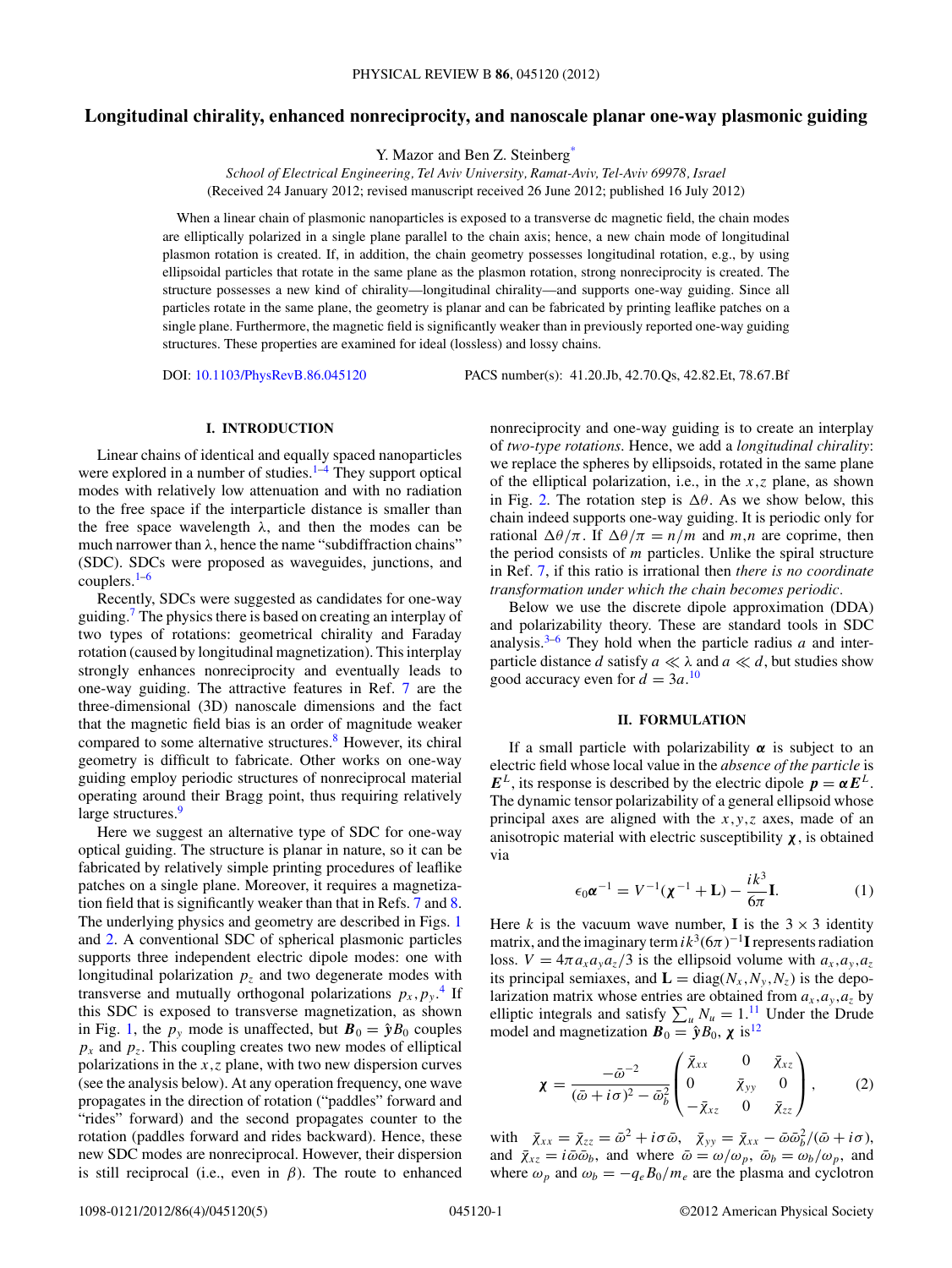<span id="page-1-0"></span>

FIG. 1. (Color online) Top: a chain of spherical plasmonic particles with transverse magnetization. This chain supports modes with *longitudinal* rotation. Bottom: supported mode dispersion.

frequencies.  $\sigma = (\tau \omega_p)^{-1}$  represents loss, where  $\tau$  is the dissipation time constant. Equations  $(1)$  and  $(2)$  fully describe the ellipsoid at the origin. The *n*th particle polarizability,  $\alpha_n$ , is given by the  $n\Delta\theta$  *longitudinal rotation* (about  $\hat{y}$ ),

$$
\boldsymbol{\alpha}_n = \mathbf{T}_{-n}^{\ell} \boldsymbol{\alpha} \mathbf{T}_n^{\ell},\tag{3}
$$

where the nonzero entries of  $\mathbf{T}_n^{\ell}$  are  $t_{11} = t_{33} = \cos n \Delta \theta, t_{22} =$ 1, and  $t_{13} = -t_{31} = \sin n \Delta \theta$ . The electric field at (0,0,z) due to a short dipole  $p$  at  $(0,0,z')$  is given by the matrix relation  $E(z) = \epsilon_0^{-1} \mathbf{A}(z - z') p$ , where

$$
\mathbf{A}(z) = \frac{e^{ik|z|}}{4\pi |z|} \left[ k^2 \mathbf{A}_1 + \left( \frac{1}{z^2} - \frac{ik}{|z|} \right) \mathbf{A}_2 \right]. \tag{4}
$$

Here  $A_1 = diag(1,1,0)$  and  $A_2 = diag(-1,-1,2)$ . We express now the local exciting field of the *m*th particle in the chain as a sum of contributions from all its neighbor dipoles, and we apply  $\alpha_m$ . The result relates the *m*th dipole excitation



FIG. 2. (Color online) A chain of plasmonic prolate ellipsoids with transverse magnetization and *longitudinal chirality*. This chain supports one-way optical guiding.

 $p_m$  to its neighbors,

$$
\boldsymbol{p}_m = \epsilon_0^{-1} \boldsymbol{\alpha}_m \sum_{n, n \neq m} \mathbf{A}[(m-n)d] \; \boldsymbol{p}_n. \tag{5}
$$

This equation is not shift-invariant. Furthermore, since  $\mathbf{T}_n^{\ell}$  is a rotation about  $\hat{y}$  and not about the longitudinal axis  $\hat{z}$ , it does not commute with the propagator **A** so the mathematical transformation used in Ref. [7](#page-4-0) cannot be applied. However, we set  $\Delta\theta/\pi = N/M$  rational, hence the period  $D = Md$ consists of *M* particles with polarizabilities  $\alpha_0, \alpha_1, \ldots, \alpha_{M-1}$ as in Eq. (3) and  $\alpha_{m+lM} = \alpha_m \forall$  integer *l*. Then by periodicity

$$
\boldsymbol{p}_{n+lM} = \boldsymbol{p}_n e^{i\beta lMd},\tag{6}
$$

and the chain modes are determined from the *M* vectors of the reference period  $p_0, \ldots, p_{M-1}$ . We substitute this solution into Eq. (5). For each *m* within a period, we decompose the infinite sum into a sum  $S_0$  of contributions from identical particles ( $n = m + lM$ ,  $l \neq 0$ ) and a set of summations  $S_{m-n'}$ of contributions from the rest  $(n = n' + lM, n' \neq m)$ . The result is the  $3M \times 3M$  matrix equation

$$
\left(\epsilon_0 \pmb{\alpha}_m^{-1} - \pmb{S}_0\right) \pmb{p}_m - \sum_{n=0, n \neq m}^{M-1} \pmb{S}_{m-n} \pmb{p}_n = 0, \tag{7}
$$

with  $m = 0, \ldots, M - 1$ , and where

$$
S_q = \begin{cases} \sum_{l \neq 0} A(lD)e^{i\beta lD}, & q = 0, \\ \sum_l A(qd - lD)e^{i\beta lD}, & 1 \leq |q| < M. \end{cases} \tag{8}
$$

The modes are obtained by looking for  $\omega(\beta)$  at which the Eq. (7) determinant vanishes. The vectors that span the corresponding null space are  $p_0$ , ...,  $p_{M-1}$ , which, with Eq. (6), describe the entire chain excitation.

Note that the series for  $S_q$  above converge poorly. However, they can be cast in terms of the polylogarithm functions Li*s*, for which efficient summation formulas exist (see Refs. [4](#page-4-0) and [13](#page-4-0) and the Appendix). First observe that the matrix  $S_0$  is identical to that obtained in conventional chains with  $d = D$ . Hence<sup>4</sup>

$$
S_0 = \frac{k^3}{4\pi} \sum_{s=1}^3 u_s f_s(kD, \beta D) A_s, \qquad (9)
$$

where  $(u_1, u_2, u_3) = (1, -i, 1), A_3 = A_2$ , and

$$
f_s(x, y) = x^{-s} [\text{Li}_s(e^{ix+iy}) + \text{Li}_s(e^{ix-iy})], \tag{10}
$$

where  $Li_s(z) \equiv \sum_{n=1}^{\infty} \frac{z^n}{n^s}$  is the *s*th-order polylogarithm function. To write  $S_q$  in terms of  $Li_s$ , note that all sums in  $S_q$  have the general form

$$
\zeta = \sum_{l=0}^{\infty} \frac{(e^{i\xi})^{lM+q}}{(lM+q)^s} = \sum_{n=1}^{\infty} \frac{(e^{i\xi})^n}{n^s} a_n(q),\tag{11}
$$

where  $a_n(q) = a_{n+1}(q)$  is an *M*-periodic sequence with  $a_n(q) = 0$  for  $1 \leq n \neq q \leq M$ , and  $a_q(q) = 1$ . But  $Ma_n(q) =$  $\sum_{r=0}^{M-1} e^{i2\pi r(n-q)/M}$ , hence

$$
\zeta = M^{-1} \sum_{r=0}^{M-1} e^{-i2\pi r q/M} \text{Li}_s(e^{i\xi + i2\pi r/M}). \tag{12}
$$

Following the standard steps leading from Eq. (8) to Eq. (9) and using Eq. (12), we get for  $S_q$ ,  $1 \leq |q| < M$ , the same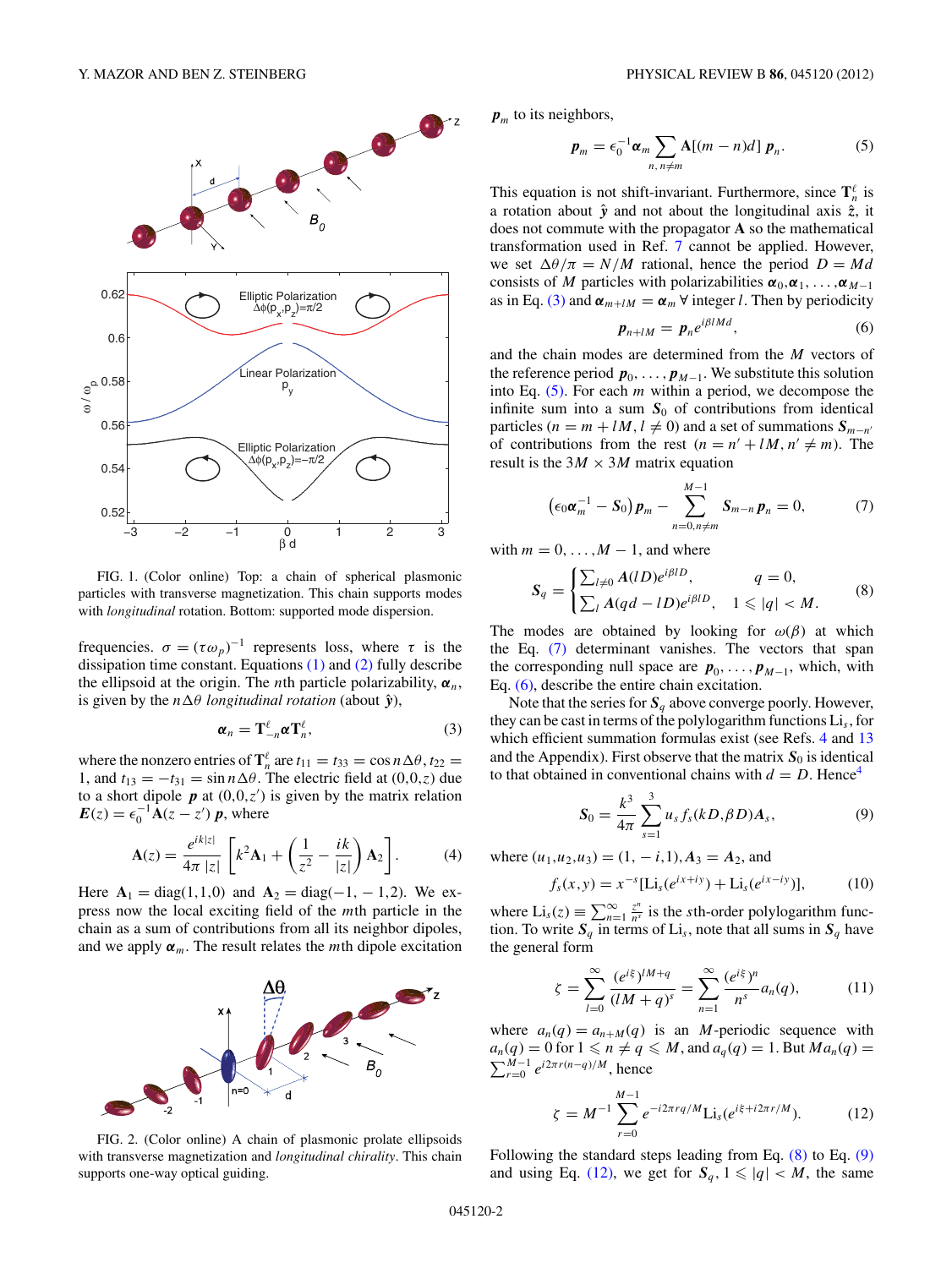<span id="page-2-0"></span>expression as in Eq. [\(9\)](#page-1-0) but with  $f_s$  replaced by  $h_s(kd, \beta d; q)$ ,

$$
h_s(x, y; q) = \frac{e^{iyq}}{M} \sum_{r=0}^{M-1} e^{-i2\pi \frac{rq}{M}} f_s\left(x, y - \frac{2\pi r}{M}\right).
$$
 (13)

#### **III. EXAMPLES**

We turn to study the structure. First, we examine a transversely magnetized chain of *spherical* particles of radius *a*. It is a special case of Eq. [\(7\)](#page-1-0) with the sum over  $S_q$ ,  $q \neq 0$ dropped, with  $M = 1(D = d)$ ,  $\Delta\theta = 0$ , and  $\alpha_0 = \alpha$  given by Eqs. [\(1\)](#page-0-0) and [\(2\)](#page-0-0) with all depolarization factors set to 1*/*3. The chain dispersion is obtained by  $\det(\epsilon_0 \alpha^{-1} - S_0) = 0$ . For a lossless chain, this can be satisfied only if  $Im[diag(S_0)] =$  $-k^3/(6\pi)$ . Also, the first and third rows of Eq. [\(7\)](#page-1-0) are now linearly dependent and read

$$
\{\bar{\omega}^2 - 1/3 + V[(S_0)_{11} + ik^3/(6\pi)]\}p_x = i\bar{\omega}\bar{\omega}_b p_z. \quad (14)
$$

However, as discussed above, the term in the square brackets must be real. Hence there is a phase difference of ±*π/*2 between  $p_z$  and  $p_x$  if  $\bar{\omega}_b \neq 0$ . This implies that the chain modes are elliptically polarized in the (*x,z*) plane.

The chain dispersion for  $d = 3a = \lambda_p/30$  and no loss was calculated numerically and is shown in Fig. [1.](#page-1-0) We have applied a relatively strong magnetization of  $\omega_b = 0.05 \omega_p$  in order to observe the features clearly (the one-way property shown below is obtained at much weaker magnetizations). The  $\hat{y}$ -polarized mode is identical to that of a conventional chain. Two additional modes of elliptic polarization in the *x,z* plane exist in the chain. When observed from *y >* 0, one rotates clockwise [shown by the upper (red) curve] and the second rotates counterclockwise [shown by the lower (black) curve]. This elliptic polarization is only due to the transverse magnetization. It is mathematically evident from the  $\pm \pi/2$ phase difference between the  $\hat{x}$  and  $\hat{z}$  components we have observed in the solutions for  $p_0$ , as seen in Eq. (14). All dispersion curves are even in *β*, permitting propagation in both +*z* and −*z* directions. Also all dispersion curves possess the light-line gap clearly seen in the center. However, the light-line dispersion branches that run parallel to the light-line cone  $\beta = \omega/c$  and that are associated with transverse polarization in conventional chains[4,14](#page-4-0) represent modes that are practically not excited<sup>14</sup> in the elliptically polarized curves (red and black). To avoid cluttering up the figure, they are not shown here.

Next, we add *longitudinal chirality*. We replace the spheres by prolate ellipsoids with semiaxis  $a_x = \lambda_p/90$ , an axis ratio of  $a_y = a_z = 0.9a_x$  (nearly spheres), and we add longitudinal chirality with  $\Delta\theta = \pi/3$  (hence the chain period is  $D = 3d$ )  $\lambda_p/10$ ). Figure 3 shows the results for the relatively weak magnetization of  $\omega_b = 0.005 \omega_p$ . Due to the added chirality, the upper (red) dispersion curve of Fig. [1](#page-1-0) that corresponds to elliptical polarization with clockwise longitudinal rotation splits into three branches, as shown in Fig.  $3(a)$ , and shifts the light-line gap rightward. Hence symmetry is broken and one-way guiding is supported at frequencies within the shifted gap, as shown in Fig.  $3(b)$ . Finally, in Fig.  $3(c)$  we show the normalized response  $\left| p_{n} \right| / \left| p_{0} \right|$  of a finite chain of  $N = 600$ particles with the parameters above, for a unit amplitude excitation of the central particle (at the origin), at the selected



FIG. 3. (Color online) One-way guiding in the upper band. (a) Dispersion curves. The gap in Fig. [1](#page-1-0) is shifted rightward by the longitudinal chirality. (b) Frequency selection for one-way guiding. (c) Chain response.

frequency. This response is obtained by solving Eq. [\(5\)](#page-1-0) for a finite number of particles, with only the central particle forced to oscillate at the aforementioned frequency [hence it is a matrix equation of  $3(N - 1)$  unknowns]. The three curves in Fig. 3(c) correspond to the three particles within each period. One-way guiding is clearly observed (note the logarithmic scale). Essentially the same picture holds for the lower (black) dispersion curve of Fig. [1,](#page-1-0) which corresponds to elliptical polarization with counterclockwise longitudinal rotation when the above longitudinal chirality is added to the structure. This is shown in Fig. 4.

We note that these results are obtained with a very slight breach of spherical symmetry ( $a_z = 0.9a_x$ ). This low ellipticity is sufficient to create one-way guiding if  $\mathbf{B}_0 = \hat{\mathbf{y}}B_0$  is present. In addition,  $B_0$  is considerably weaker than that required in previous studies on one-way plasmonic waveguides.

Next, we study chains with loss. Since a *real* dispersion  $ω(β)$  does not exist, we have solved Eq. [\(5\)](#page-1-0) for a finite chain with  $N = 250$  and for the same geometrical parameters  $(\Delta \theta, d)$  as in the lossless example of Fig. 4. The operation frequency  $\omega$  and axes ratio  $r = a_z/a_x$  were chosen by scanning over the neighborhoods of  $\omega$ , *r* for which the corresponding lossless chain possesses a one-way property. The results are shown in Fig. [5.](#page-3-0) Figure  $5(a)$  shows the chain response for loss parameter  $\sigma = (\tau \omega_p)^{-1} = 8.2 \times 10^{-4}$  corresponding



FIG. 4. (Color online) One-way guiding in the lower band.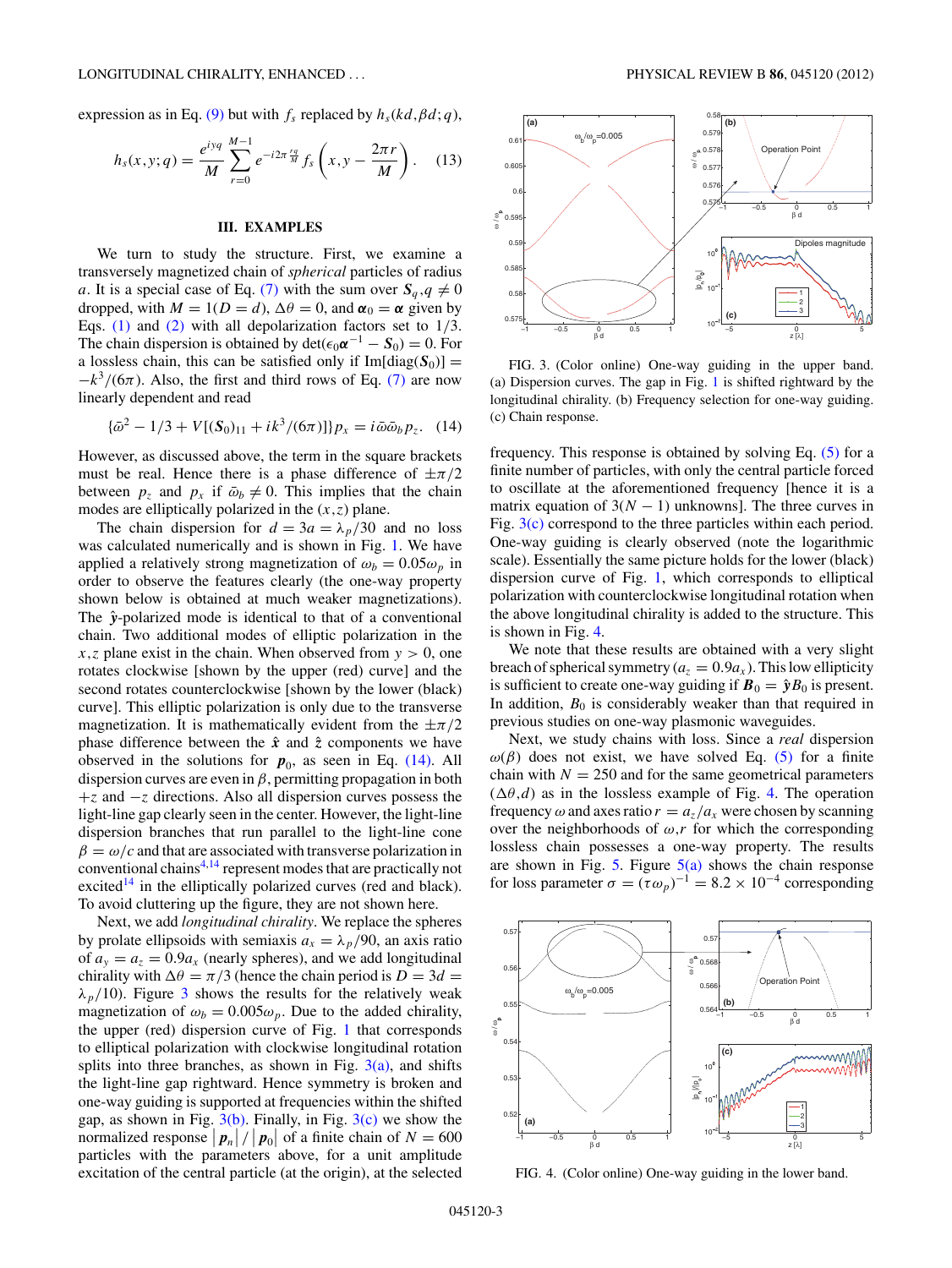<span id="page-3-0"></span>

FIG. 5. (Color online) One-way guiding in a lossy chain. (a) Chain response. (b) Isolation ratio.

to palladium (Pd)<sup>[15](#page-4-0)</sup> and the magnetization of  $\omega_b = 7.5 \times$  $10^{-3}\omega_p$ . It is obtained with  $\omega \approx 0.57\omega_p$  and  $r = 0.92$ . For a clear assessment of the one-way property as a function of magnetization and loss, we plot in Fig.  $5(b)$  the "isolation" ratio"  $|p_{-n}|/|p_n|$  versus *n* for various values of loss and magnetization. Again, one-way guiding is evident.

In the examples above, the particles are nearly spheres. These examples are important from the theoretical/physical point of view. They show that by using our approach of two-type rotation interplay, a very slight breach of symmetry is sufficient to create a profound nonreciprocity and one-way guiding. However, from a practical point of view, structure *flatness* is at least as important because it opens the way to employing planar fabrication technologies. To demonstrate this option, we have simulated a chain with the following properties. The axis ratio is  $a_x : a_y : a_z = 1 : 0.1 : 0.75$ , hence the particle's size in the  $\hat{y}$  direction is an order of magnitude smaller than its dimensions in the *x,z* plane. Since the longitudinal chirality is obtained by rotating the particles about their *y* axis, it follows that the entire structure is practically flat and lies in the *x,z* plane. Other geometrical parameters are as before, with a magnetization level of  $\omega_b = 0.0075 \omega_p$ . A strong one-way property exists and it is shown in Fig. 6.



FIG. 6. (Color online) The same as Fig. [3](#page-2-0) but for flat geometry with  $a_x$ :  $a_y$ :  $a_z$  = 1:0*.*1:0*.*75.



FIG. 7. (Color online) A flat chain geometry for one-way guiding. (a) Geometry details. (b) Excitation by a short dipole located in between two identical chains.

Finally, we verify our approach via a full-wave numerical solutions using the CST software package<sup>16</sup> for the flat structure shown in Fig. 7. The particles are disks of 2*.*5 nm thickness and of elliptical shape in the *x,z* plane with long and short diameters of 25 and 20 nm, respectively. The interparticle distance is  $d = 27.5$  nm. The longitudinal chirality angle is  $\Delta\theta = -60^\circ$ . The particles' material plasma frequency  $\omega_p$  and loss parameter  $\tau^{-1}$  are  $2\pi \times 2000$  THz and 2 THz, respectively (corresponding to Ag). Due to a limited availability of computing power and memory resources, we can apply the full-wave solution to chains of about 100 particles or less. Hence our chain consists of 92 particles that create two *identical* chains of 46 particles each, one chain on each side of a short dipole antenna that serves as a local source—see Fig. 7(b). Since this geometry should show significant one-way guiding within a distance of 46 particles only (instead of within hundreds of particles used to obtain the results of Fig. 5), we need to apply stronger magnetization. Hence we use  $\omega_b = 0.03 \omega_p$ . We have used the DDA for a first estimate of the chain operation parameters, and then we used the CST to search more accurately around the initial guess and to get full-wave solutions. The full-wave-based chain response as a function of frequency is shown in Fig. 8. One-way



FIG. 8. (Color online) E-fields just above the upright particle in periods  $\pm 10$  and  $\pm 15$ , obtained by full-wave solution of the chain shown in Fig. 7. For each frequency, the values are normalized to the field above the upright particle adjacent to the dipole from the left, shown in Fig. 7(b).